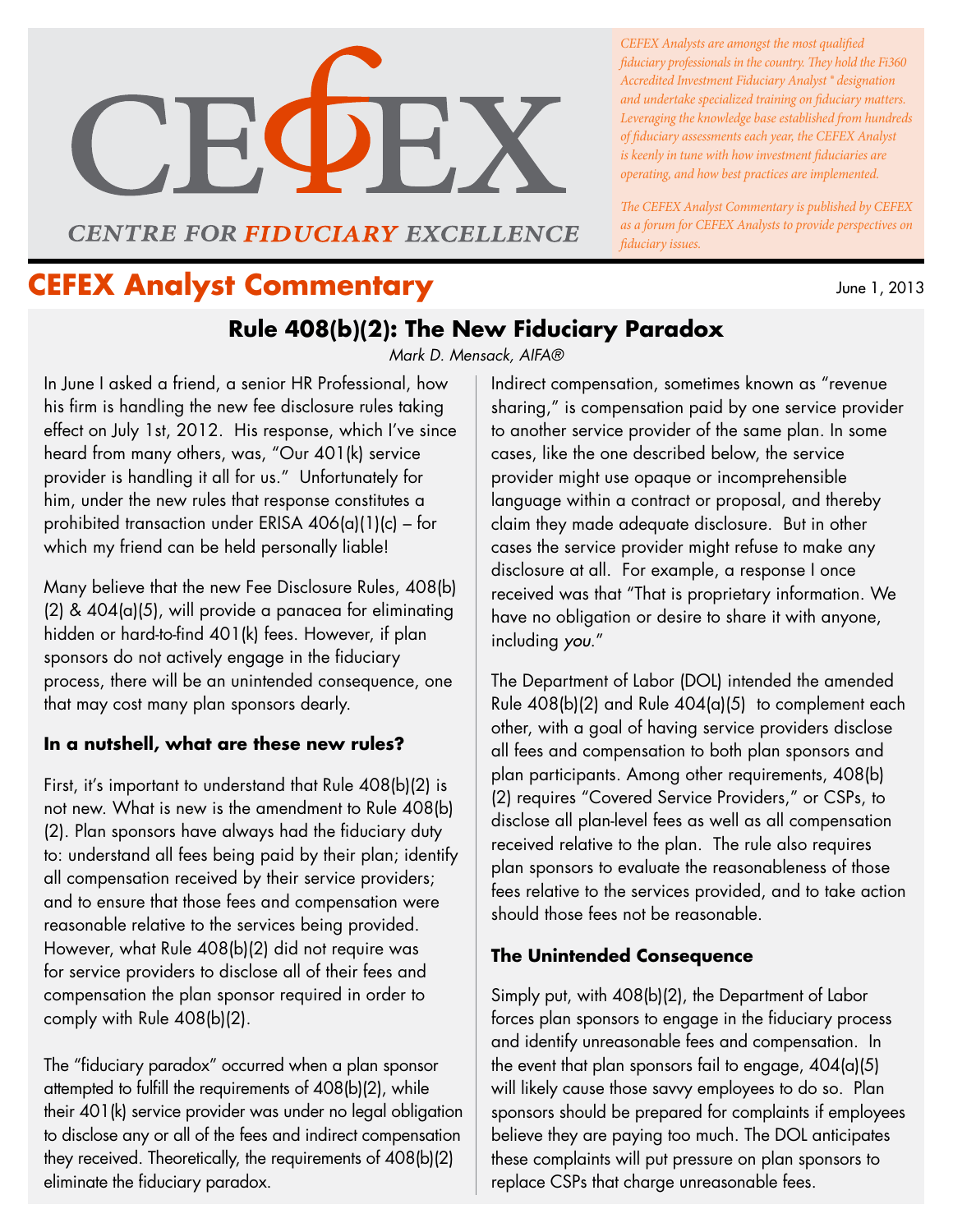Based upon the reasonable assumption that fee transparency will allow competitive market forces to drive 401(k) prices down, the Department of Labor has stated: "Over the ten-year period 2012-2021, the Department estimates that the present value of the benefits provided by the final rule [408(b)(2)]will be approximately \$14.9 billion…"

While theoretically, the amended Rule 408(b)(2) eliminates the fiduciary paradox, in reality it creates an entirely new fiduciary paradox. Although common sense dictates that the DOL, or some state or federal agency, would be responsible to ensure that service providers comply with 408(b)(2), this is actually not the case. Under the new rule, it's the plan sponsor's responsibility to ensure that its CSP is complies with 408(b)(2)! Paradoxically, the hen must ask the fox if the chicks are safe.

 The new fiduciary paradox lies in the fact that 408(b) (2) requires plan sponsors to ensure that the experts upon which they so often rely to comply with 401(k) requirements, are in fact complying with the new requirements of 408(b)(2). Particularly in the under \$100 million market, plan sponsors rely heavily on the expertise, or purported expertise, of their CSPs in order to understand and fulfill their fiduciary responsibilities as a plan sponsor. According to Jeff Mamorsky, one of the original authors of ERISA, the "burden of having to reasonably believe that service providers disclosed the requisite information is of great concern." [emphasis added]

Mary Rosen, Associate Regional Director of the DOL's Employee Benefit Security Administration, in response to the question, "Can't a plan sponsor just rely on the CSP's disclosures?" replied that "The whole idea is to go through a prudent process and make sure that everything is reasonable." She concluded her response with, "So I guess a short answer to the question is no, a plan sponsor cannot rely on service providers." There are a limited number of ways for the plan sponsor to act prudently.:

*a.* If the CSP fails to provide any disclosure, provides incomplete disclosure, or if additional information is

needed to determine compliance with 408(b)(2), the plan sponsor must demand it from the CSP.

b. If the CSP fails to provide this information within 90 days of the request, the plan sponsor must report the CSP to the Department of Labor. According to nationally recognized ERISA attorney Fred Reish, plan sponsors must also "fire their advisors if they fail to provide information regarding fees and information about their 401(k) plan within 90 days of a written request."

*c.* If a plan sponsor fails to evaluate the disclosures, fails to identify unreasonable compensation in a disclosure, or fails to take the required actions in the scenarios above, the plan sponsor will be liable for having participated in a prohibited transaction– for which the penalties and fines can be significant, and for which the plan sponsor can be held personally liable.

While it might appear that many plan sponsors will be caught in this new fiduciary paradox, there is, and always has been, one ace-in-the-hole available to every plan sponsor – a prudent process. As stringent as ERISA can be, the courts have typically protected fiduciaries so long as they adhered to a well-documented, prudent process in making decisions. Even 408(b)(2) provides an exemption for a plan sponsor in the event that he or she was not aware of any failure by a CSP and reasonably believed that proper disclosures were made. It is unlikely that a court would accept a "reasonable belief" argument without documentation of the prudent process the plan sponsor used in reaching reasonable belief.

While some plan sponsors might find all of this tedious and overwhelming, there are options. ERISA not only allows, but suggests that "Unless they possess the necessary expertise to evaluate such factors, fiduciaries would need to obtain the advice of a qualified, independent expert." Plan sponsors must be cautious of "phantom fiduciaries" when engaging qualified independent experts. Phantom fiduciaries are typically 401k salespeople whose employers claim to offer fiduciary expertise and assistance, but often deny any sort of fiduciary responsibility in the mouseprint of their contracts and marketing material.